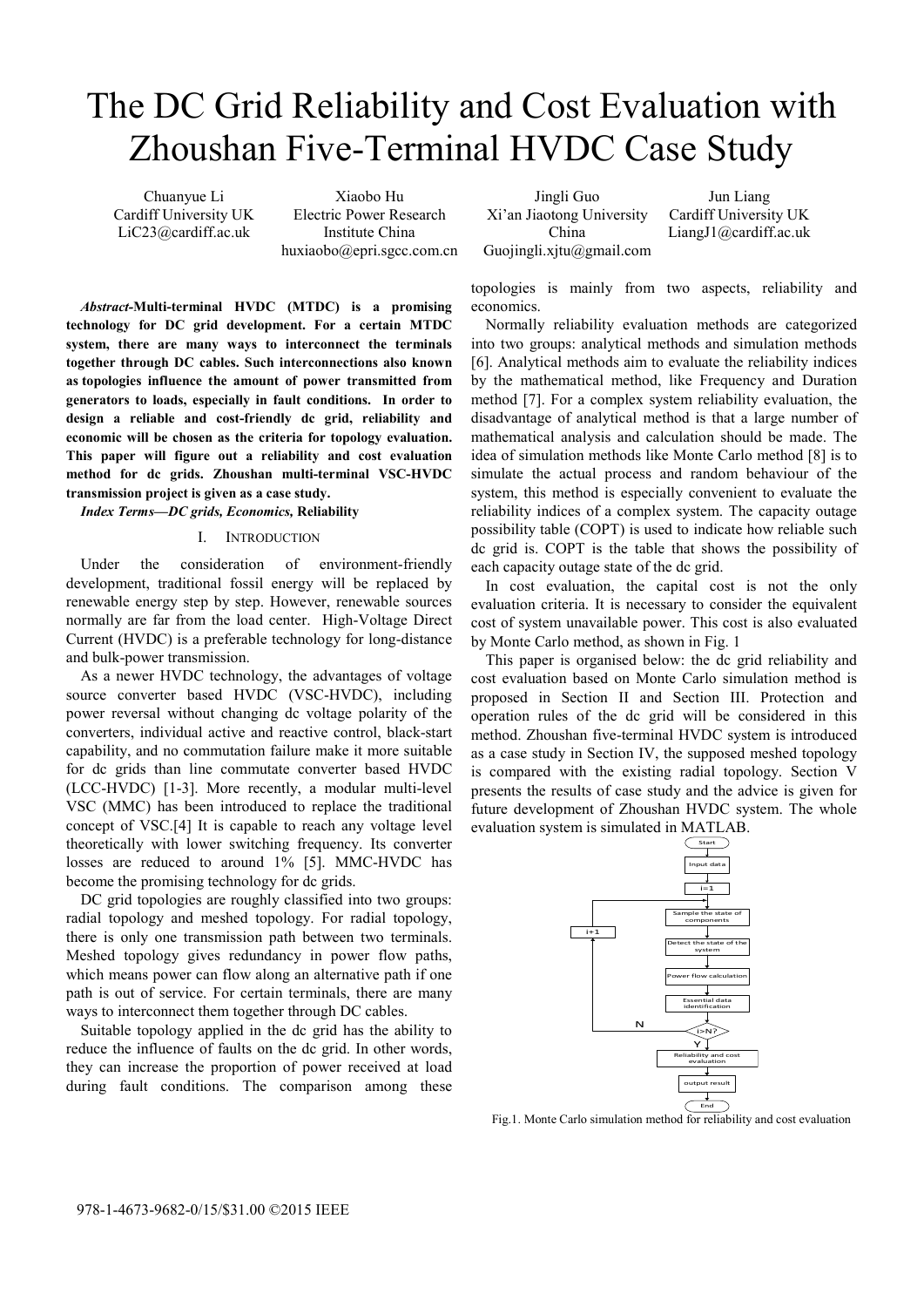#### II. RELIABILITY EVALUATION

For a dc grid reliability evaluation, the DC cables, DC breakers and converters are taken into account. Up to date, there are two protection schemes for dc grids which are able to take the faulted part out of the system and keep others working. One is AC protection, the other is DC protection.

It is an economical way for dc grids to be protected by ac side without DC breakers. For AC protection no matter what dc fault occurs, the whole dc system is taken out firstly, and the unfaulted part goes back to service after fault isolated [10]. DC protection using DC breakers acts faster than AC protection, and allows unfaulted parts to continue [11]. It is foreseeable that DC protection will lead dc grid protection market. However, due to the lack of commercial DC breakers, AC protection is still an alternative approach today. In this paper, both protection schemes are considered.

For radial dc grids, a failure of any DC cable or converter results in losing one terminal permanently. For meshed dc grids, the power can flow through the alternative line when one line gets failed, but the amount of power through the alternative line depends on its capacity. If the alternative line is overload, power curtailment should be adopted. One faulted converter means one terminal is isolated. For both types of dc grids, a failure of the voltage-controlled converter makes the whole system be out of service.

The flow chart of Monte Carlo simulation method is shown in Fig.1. In a dc gird, each component has two states: work and fault. The availability of one component at working state can be calculated as below:

$$
A = MTTF/(MTTF + MTTR)
$$
 (1)

A is availability of the component, MTTF is mean time to failure, MMTR is mean time to repair. MTTF and MMTR for each component of a dc grid are summarised into Table I. Due to the lack of information about the reliability data of MMC, its reliability data is calculate according to [9].

The combination of each component's state determines the state of dc grid. After sampling the state of each component according to their availability, the state of the system is determined. In dc systems, the only relationship between current and voltage is realised by resistance. Power flow calculation based on such relationship and Kirchoff's current law is used to calculate each line's current and each node's voltage. The detail of power flow calculation will be discussed in case study.

After power flow calculation, outage power is identified as below:

$$
P_{outage} = P_{sys} - P_{trans}
$$
  
\n
$$
P_{trans} = I_{rec} \times V_{rate}
$$
 (2)

 $P_{sys}$  is rated power of system,  $P_{trans}$  is actual transmitted power,  $I_{rec}$  is the total current flowing into the receiving end,  $V_{rate}$  is rating voltage of the system.

Different states of the system may give same outage power value. These states are grouped into same capacity outage state. The probability of each capacity outage state is calculated below:

$$
Prob_i = k_i / N \tag{3}
$$

*Prob<sub>i</sub>* is the ith capacity outage state's probability,  $k_i$  is the frequency of such state, N is total simulation frequency.

Sample size referred to N in Fig.1 determines the accuracy of final result. Sometimes only part of the power is transmitted to load due to the fault. Such situations are defined as performance levels of one dc grid. Expected system performance level [8] is used to figure out a reasonable sample size. When the sample size is big enough to make expected system performance level stable, reliability and cost evaluation will settle down. Its expression is shown below:

Expected Perf(%) =  $\sum_{all \text{ performance levels}} P * Prob$  (4) *P* is the transmitted power at this performance level, *Prob* is its probability.

#### III. COST EVALUATION

Cost evaluation under Monte Carlo simulation takes only N-1 secure into account. Capital cost is not the only standard to evaluate a dc grid. The equivalent cost caused by unavailable power due to system loss and power curtailment is seen as an alternative part of system cost, as shown below:

 $C_{total} = C_{investment} + C_{power} + C_{CIC}$  (5)  $C_{total}$  is total cost of the dc grid,  $C_{power}$  is equivalent cost of unavailable power,  $C_{investment}$  is capital cost. CIC means the

customer interruption cost. Capital cost is computed as below:

 $C_{\text{investment}} = N_1 C_{\text{converter}} + N_2 C_{\text{beaker}} + N_3 C_{\text{cable}}$  (6)  $C_{converter}$ ,  $C_{beaker}$ ,  $C_{cable}$  are the price for each component as shown in Table II, the price of each DC breaker is supposed to be 1/6 of its tied converter [14].  $N_1$ ,  $N_2$ ,  $N_3$  are the number of components that a dc grids need.

Unavailable power are categorised into three parts, and will be identified after power flow calculation in Fig.1. First part is the loss of system including converter loss, cable loss and dc breaker loss:

 $P_{loss} = P_{cable} + P_{converter} + P_{breaker}$  (7) Cable loss and breaker loss on each line are calculated as below:

$$
\begin{cases}\nP_{cable\_ij} = I_{ij}^2 R_{ij} \\
P_{breaker\_ij} = 2 \times (V_i + V_j) \times I_{ij} \times BRK_{loss\_%}\n\end{cases}
$$
(8)

 $R_{ij}$  and  $I_{ij}$  are resistance and current individually between node i and node j. Two DC breakers are installed for each cable normally, and their loss is related to the power flow through them.  $BRK_{loss}$  is loss rate of breakers.

Total converter loss is calculated as below:

$$
P_{converter} = Con_{loss\_%} \times P_g + Con_{loss\_%} \times (P_g \times
$$

 $(1 - Con_{loss\%}) - P_{cable} - P_{breaker})$  (9)  $Con_{loss_2\%}$  is loss rate of converters.  $P_g$  is the total power of generation end.

Second one is the not-served power that is forced to be reduced due to power curtailment. Third one is not-received power that cannot be delivered to receiving end to fulfil the demand of customers due to power curtailment. In a dc grid, fault part is taken out of the grid to ensure the healthy part continue to work. Faulted converters reduce generated power or received power. Faulted cables may reduce the transmission capacity, further result in the overload of transmission system. Thus if some cable faults or converter faults occur, the generation has to do power curtailment.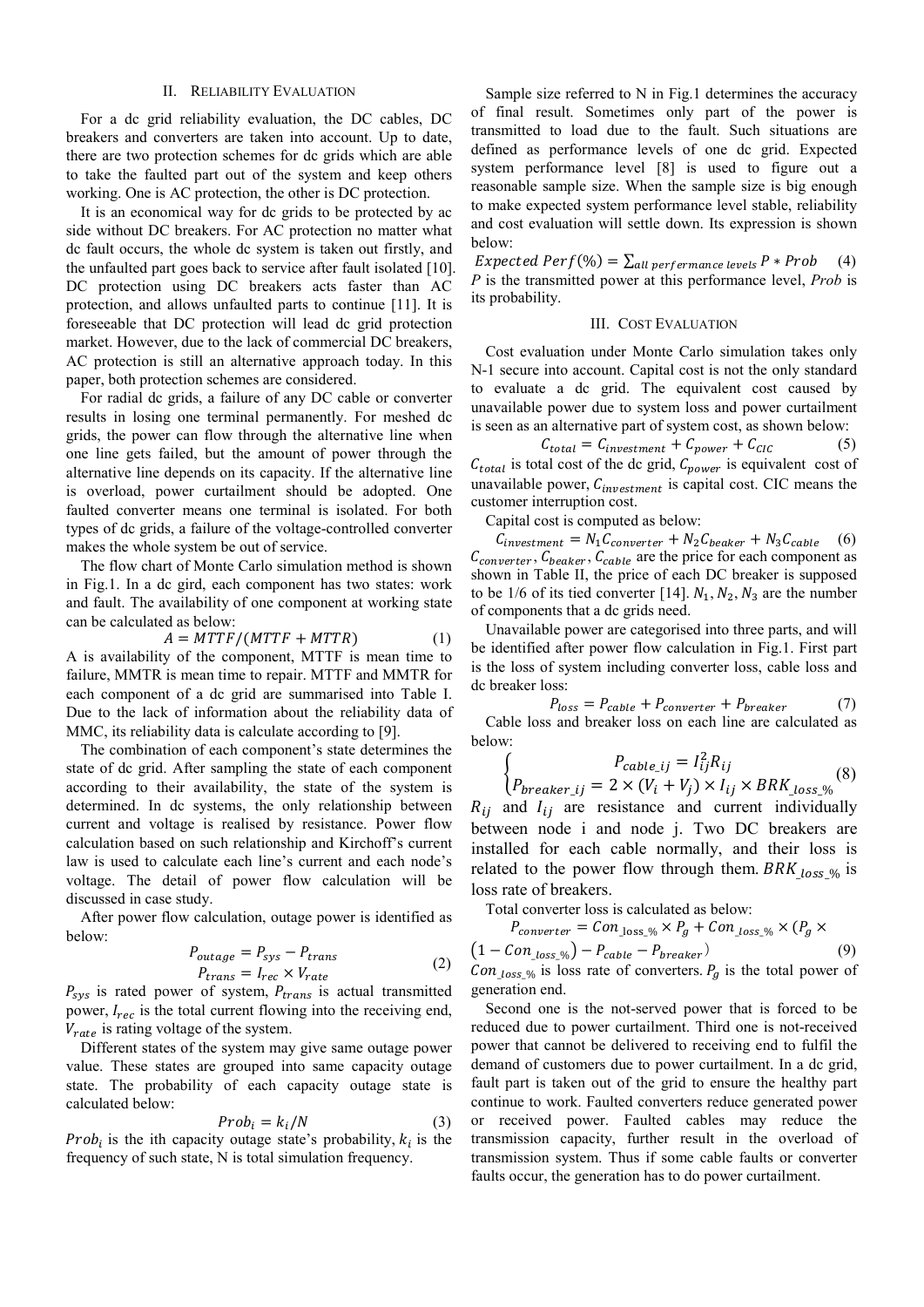TABLE I RELIABLE DATA OF COMPONENTS [9][12][13]

| Components      | MTTF/year | MTTR/hour |
|-----------------|-----------|-----------|
| DC breaker      | 20        | 50        |
| Submarine cable | 28/100km  | 1440      |
| Land cable      | 28/100km  | 360       |
| MMC             | 0.468     |           |

TABLE II THE PRICE OF EACH COMPONENT [14][15]

| Converter     | Cable                |
|---------------|----------------------|
| 0.0816 M£/MVA | $0.00128$ M£/(km*MW) |

Actually both values of not-served power and not-received power are equal as shown below:

 $P_{not-served} = P_{not-received} = P_{sys} - P_{trans}$  (10) These three parts of unavailable power bring economic loss to transmission system, generation and customer individually, as shown blew:

$$
C_{power} = C_{loss} + C_{not-served}
$$
 (11)

 $C_{loss}$ ,  $C_{not-served}$ ,  $C_{CIC}$  are due to system loss, not-served power and not-received power.

 $C_{loss}$  and  $C_{not-served}$  can be calculated as the Net Present Value (NPV), because the electricity price always maintains the same as shown blow:

Cost = power × hour × price × 
$$
(\sum_{t=1}^{life} \frac{1}{(1+interest)^t})
$$
(12)  
Power is system loss or not-served power, hour is working  
time of the system per year, price is electricity price, life is  
economic life (unit: year) of the system.

The growth of local economy makes CIC increase year by year. The increase rate is supposed to be equal to interest, therefore the expression of  $C_{CLC}$  is simplified:

$$
C_{CIC} = \text{power} \times \text{hour} \times \text{CIC} \times \text{life} \tag{13}
$$
  
Power in (13) means not-received power.

Power flow under different state of system is different, which gives various system loss, not-served power and notreceived power. The expectation method is used and the power is computed as below:

$$
P_{loss} = \sum_{i=0}^{N} P_{loss\_i} \times Prob_i
$$
  
\n
$$
P_{not-served} = \sum_{i=0}^{N} P_{not-served\_i} \times Prob_i
$$
 (14)  
\n
$$
P_{CIC} = P_{not-served}
$$

i means one state of the system, N is the whole states of the system under N-1 secure.

# IV. CASE STUDY: ZHOUSHAN FIVE–TERMINAL MMC-HVDC

Zhoushan  $\pm 200$  kV MMC-HVDC is the first five-terminal dc grid in the world as shown in Fig. 2, and has been put into operation in 2014. This dc grid is built to meet the increasing electricity demand of islands near Ningbo. As sending end, the substation on Zhoushan island is to transmit electricity from Ningbo main ac grid to Daishang island, Qushan island, Yangshan island and Siqiao island. Daishan substation is a 100MW receiving end under normal operation. Due to a 220 kV ac link between Zhoushan island and Daishan island, Daishan substation is able to be an alternative 300 MW sending end when Zhoushan substation is out of service. Each substation is in parallel connection to the dc grid. Therefore, the loss of any power controlled converter will not influence the continuous operation of Zhoushan dc grid. Radial topology is adopted and no dc breakers are used. A meshed



topology is proposed as an upgrading scheme in the future, as shown in Fig.3.

# *A. Data and assumption*

In normal operation, C1 regulates the voltage and the others control the power. When C1 is out of service, C2 take over the control of voltage. Symmetrical monopole needs two DC cables to connect positive pole and negative pole individually. Each dc line in Fig.2 and Fig. 3 stands for two DC cables actually, and needs four DC breakers. The failure of any component leads to the complete loss of the line. Thus, such two DC cables can be seen as series connection. The resistance and length of each line is the sum of these two cables. The overall data of Zhoushan dc grid is summarised into Table III.

For a radial topology, any dc fault causes the loss of corresponding end. Therefore power flow in other lines will not be influenced. For a mesh topology, cable fault may result in the overload of alternative line. Thus, two sets of cable capacity are proposed in this meshed topology. Three cases are given below for reliability and cost evaluation:

- A1: Radial topology
- A2: Meshed topology
- A3: Enhanced A2

A1 is the existing topology of Zhoushan dc grid. A2 is the meshed topology with cable overload concerns under some fault conditions. Both A2 and A3 share the same topology, but A3 has lager cable capacity without overload concerns under any fault condition. The data of A1-A3 is summarized into Table III, and the assumptions for these three cases are shown below.

Assumptions for A1: (1) A constant average electricity demand (70%) is considered, because the electricity demand of customers is variable during a day. (2) AC protection is used. As mentioned in [10], the whole dc grid will be out of service for 0.7s to clear each dc fault. The impact of such 0.7s on customers is ignored. (3) Each line is considered as one component, its availability is  $A^2_{cable}$ .

Assumptions for A2: (1) A constant average electricity demand (70%) is considered. (2) DC protection is used with DC breakers. Two DC breakers are installed for each cable. Four DC breakers will be used on each line due to symmetrical monopole structure. The loss of DC breaker is supposed to 0.01%, because the DC breaker proposed in [16]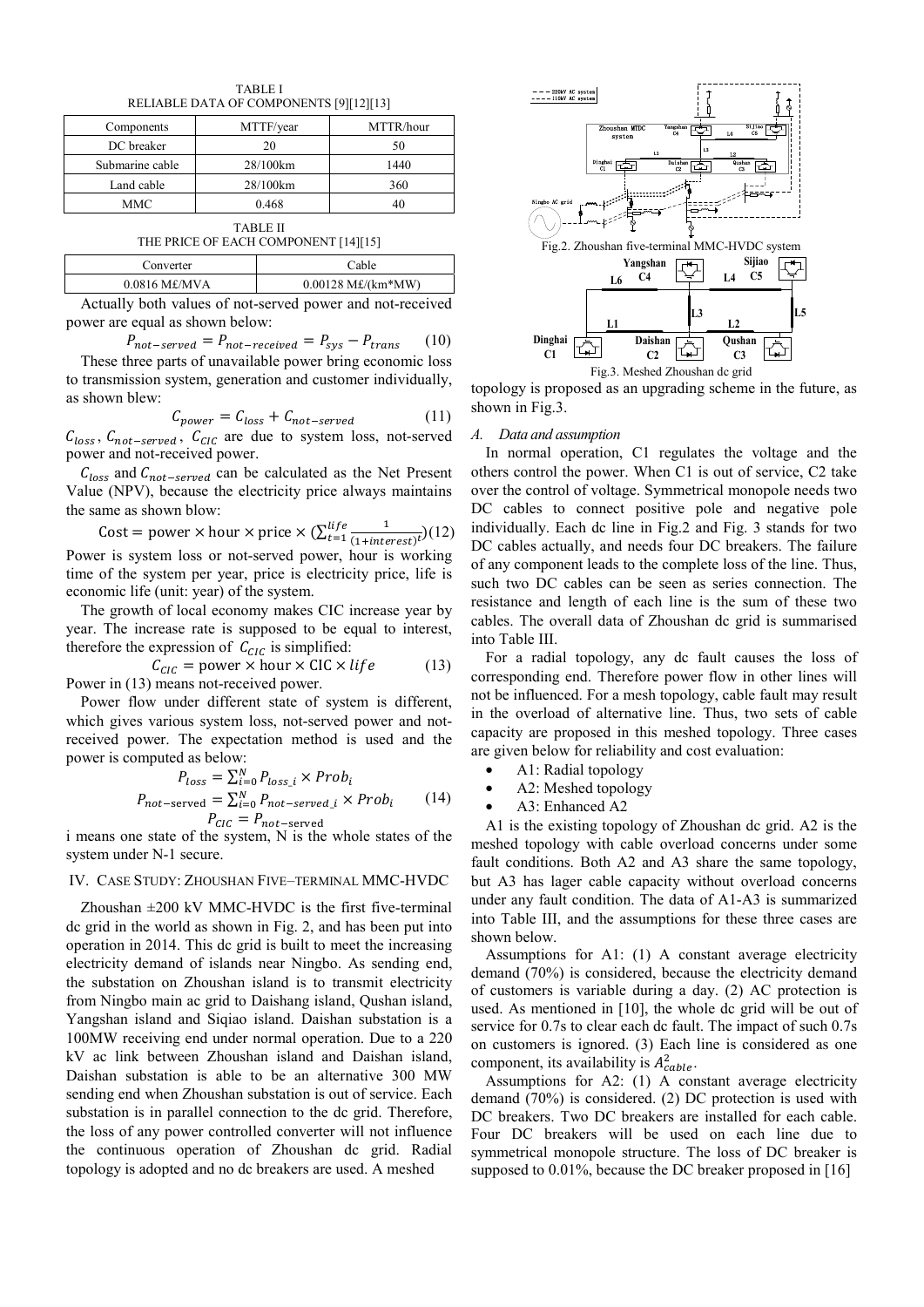Table III ZHOUSHAN FIVE-TERMINAL MMC-HVDC DATABASE

|                | Structure          | Symmetrical monopole                         |                |  |
|----------------|--------------------|----------------------------------------------|----------------|--|
| Converter      | Control            | Voltage control: C1, C2(backup)              |                |  |
| (MMC)          | strategy           | Power control: C2, C3, C4, C5                |                |  |
|                | Capacity           | C1:400MW; C2:300MW; C3-C5:100MW              |                |  |
|                | Current safe range | Maximum 110% of rating current of each cable |                |  |
|                | Voltage level      | $\pm 200kV$                                  |                |  |
|                | Line               | Resistance and distance                      | Rating current |  |
| L1             |                    | $1.83\Omega/104km$                           | 1kA            |  |
| L <sub>2</sub> |                    | $1.92\Omega/32km$<br>0.3kA                   |                |  |
| L2/43          |                    | $1.17 \Omega/32$ km                          | 0.5kA          |  |
| L <sub>3</sub> |                    | $2.85\Omega/77.8km$                          | 0.5kA          |  |
| IA             |                    | $4.03\Omega/67$ km                           | 0.3kA          |  |
| L4/43          |                    | 2.45 $\Omega$ /67km                          | 0.5kA          |  |
| L <sub>5</sub> |                    | $3.61\Omega/60km$                            | 0.3kA          |  |
| L5/43          |                    | $2.20\Omega/60$ km                           | 0.5kA          |  |
| L6             |                    | $2.53\Omega/144km$                           | 1kA            |  |

is almost lossless. (3) Submarine cables are used for L5 and L6, resistances and current rates are shown in Table III. (4) Each line is considered as one component, its availability is  $A^2_{cable}A^4_{DC\;break.}$ 

Assumptions for A3: (1) capacities of L2, L4 and L5 are all expanded to 0.5kA. Other assumptions are same with A2's.

# *B. Power flow calculation*

Different states of the system own different power flow. It is impossible for each state to calculate its power flow. Take the meshed topology as an example, 11 components are used in this dc grid including 5 converters and 6 dc lines, there should be  $2^{11}$  states. Thus a simplified power flow calculation method is proposed to be able to do power flow calculation under any state of the system, as shown in Fig. 4. It has two steps, firstly establish a standard power flow calculation model (SPFM); secondly according to the state of the system, modify the known parameters of SPFM to match its power flow calculation. The meshed topology is used to explain this method. A1 uses the same method which will not be shown again.

Normal operation is chose as the basic state to establish SPFM. Due to the voltage control capability of C2, fourterminal operation is chose as another basic state in case of the absence of C1. Thus two SPFM are built as shown in (14), (15) Fig.5, Fig.6 and Table IV. (14) is used for fiveterminal SPFM, (15) is used for four-terminal SPFM.

Three modifications are applied to SPFM, detailed modifications for meshed topology are provided in Appendix.

- 1<sup>st</sup> modification: if  $L_i = 0$ , then  $R_i = \infty$ ; if  $C_i = 0$ , then  $I_i = 0$ .
- $2<sup>nd</sup>$  modification: if the lines all connecting to the converter are in fault, the current flow into that converter should be set to zero. Take Fig.4 as an example, if  $L_4 = 0 & E_5 = 0$ , then  $I_5 = 0$ .
- $3<sup>rd</sup>$  modification: when cable overload occurred, power curtailment will be done on the receiving end until the power of the cable is in safe range.

The data of economic evaluation for Zhoushan fiveterminal system is proposed in Table V.



Fig.4. Power flow calculation process for Meshed topology

Table IV POWER FLOW MODEL

| Five-terminal SPFM                                                        |                                  |
|---------------------------------------------------------------------------|----------------------------------|
| Known parameters                                                          | Unknown parameters               |
| $I_2 = 0.175 kA$<br>$R_2 = 1.17 \Omega(A3)$                               |                                  |
| $I_3 = 0.175 kA$<br>$R_3 = 2.85\Omega$                                    |                                  |
| $R_4 = 4.03 \Omega(A2)$<br>$I_4 = 0.175 kA$                               | $V_2V_3V_4V_5$                   |
| $I_5 = 0.175 kA$<br>$R_4 = 2.45\Omega(43)$                                | $I_6I_7I_8I_9I_{10}I_{11}$       |
| $V_1 = 400kV$<br>$R_5 = 3.61 \Omega(A2)$                                  | I <sub>1</sub>                   |
| $R_1 = 1.83 \Omega$<br>$R_5 = 2.20 \Omega(A3)$                            |                                  |
| $R_2 = 1.92 \Omega(A2)$<br>$R_6 = 2.53\Omega$                             |                                  |
| Four-terminal SPFM                                                        |                                  |
| Known parameters                                                          | Unknown parameters               |
| $I_3 = 0.175 kA$<br>$R_3 = 2.85\Omega$                                    |                                  |
| $I_4 = 0.175 kA$<br>$R_4 = 4.03 \Omega(A2)$                               |                                  |
| $I_5 = 0.175 kA$<br>$R_4 = 2.45\Omega(43)$                                | $V_2V_3V_4V_5$                   |
| $V_2 = 400kV$<br>$R_5 = 3.61 \Omega(A2)$<br>$R_1 = 1.83\Omega$            | $I_6I_7I_8I_9I_{10}I_{11}$<br>I, |
| $R_5 = 2.20 \Omega(A3)$                                                   |                                  |
| $R_2 = 1.92 \Omega(A2)$<br>$R_6 = 2.53 \Omega$<br>$R_2 = 1.17 \Omega(A3)$ |                                  |
| $I_6 R_1 = V_1 - V_2$                                                     |                                  |
|                                                                           | $I_1 = I_6 + I_{11}$             |
| $I_7R_2 = V_2 - V_3$                                                      | $I_2 = I_6 - I_7 - I_8$          |
| $I_8R_3 = V_2 - V_4$                                                      | $I_3 = I_7 - I_{10}$<br>(14)     |
| $I_9R_4 = V_4 - V_5$                                                      |                                  |
| $I_{10}R_5 = V_3 - V_5$                                                   | $I_4 = I_{11} + I_8 - I_9$       |
| $I_{11}R_6 = V_1 - V_4$                                                   | $I_5 = I_9 + I_{10}$             |
|                                                                           |                                  |
| $I_6R_1 = V_1 - V_2$                                                      |                                  |
|                                                                           | $0 = I_6 + I_{11}$               |
| $I_7R_2 = V_2 - V_3$                                                      | $I_2 = I_6 - I_7 - I_8$          |
| $I_8R_3 = V_2 - V_4$                                                      | $I_3 = I_7 - I_{10}$<br>(15)     |
| $I_9R_4 = V_4 - V_5$                                                      | $I_4 = I_{11} + I_8 - I_9$       |
| $I_{10}R_5 = V_3 - V_5$                                                   |                                  |
| $I_{11}R_6 = V_1 - V_4$                                                   | $I_5 = I_9 + I_{10}$             |
| V4                                                                        |                                  |
| Yangshan<br>C4<br>L6                                                      | Sijiao<br>Ċ5                     |
|                                                                           |                                  |
| $R_3$<br>$\overline{13}$                                                  |                                  |
| L1<br>$R_1$                                                               | L2                               |
|                                                                           |                                  |
| Dingha i<br>C2                                                            | Jushar<br>C3                     |
| v,                                                                        |                                  |
| Fig.5. Five-terminal SPFM<br>V4                                           |                                  |
| Yangshan                                                                  | Sijiao                           |
| C4<br>L6                                                                  | C5                               |
| I,<br>R.<br>I <sub>11</sub><br>R <sub>6</sub>                             | L4                               |
| $R_3$<br>L3                                                               |                                  |
| L1<br>$R_1$<br>R <sub>2</sub><br>I,                                       | L5<br>L <sub>2</sub>             |
|                                                                           |                                  |
| Da i shan                                                                 | Qushan                           |
| C <sub>2</sub><br>$\rm V_2$                                               | C3                               |
| Fig.6. Four-terminal SPFM                                                 |                                  |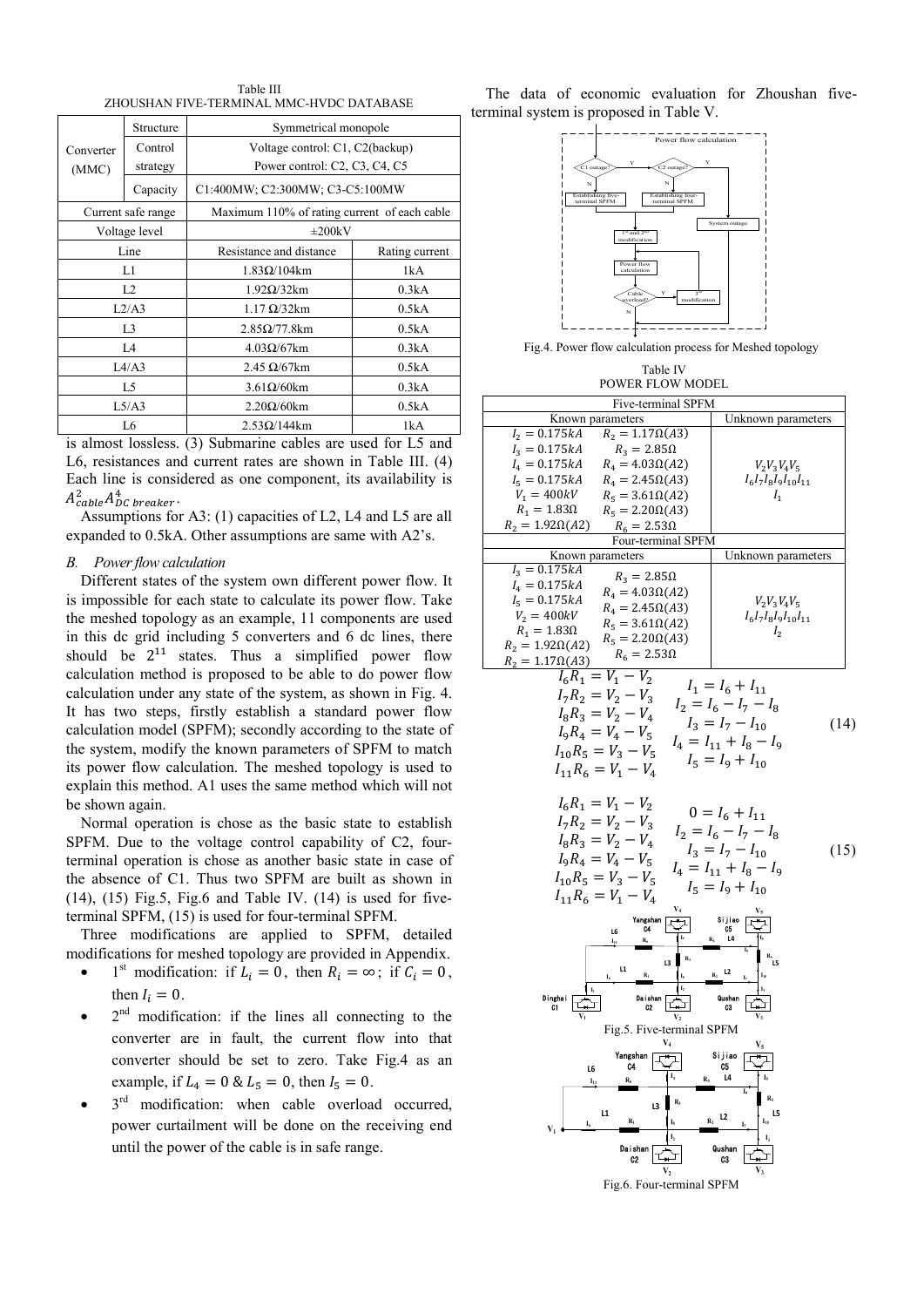TABLE IX EXPECTED UNAVAILABLE POWER AND COST EVALUATION RESULTS

| Case           | $P_{cable}$ /MW | P <sub>converter</sub> /MW | $P_{\text{breaker}}/MW$ | $P_{not-served}$ /MW | $P_{not-received}/MW$ | $C_{Power}/M\text{f}$ | $\mathcal{C}_{\text{investment}}/\text{Mf}$ | $C_{ClC}$ /M£ | Total<br>cost/Mf |
|----------------|-----------------|----------------------------|-------------------------|----------------------|-----------------------|-----------------------|---------------------------------------------|---------------|------------------|
| A <sub>1</sub> | .3793           | 5.4498                     |                         | 4.9289               | 4.9289                | 158.3359              | 167.4368                                    | 387.2999      | 713.0726         |
| A <sub>2</sub> | 0.6856          | 5.4800                     | 0.0871                  | 3.3805               | 3.3805                | 29.7227               | 285.8368                                    | 265.6287      | 681.1881         |
| A <sub>3</sub> | 0.6210          | 5.4873                     | 0.0872                  | 3.2762               | 3.2762                | 27.5481               | 312.7168                                    | 239.2896      | 679.5545         |

TABLE V DATA FOR ECONOMIC EVALUATION

| Electricity price | interest | life/v | hour/h | $\sim$ 10 $\sim$ |
|-------------------|----------|--------|--------|------------------|
| 100£/MW           | 5%       | 30     | 8760   | 0.299f/kWh       |
|                   |          |        |        |                  |

V. RESULT AND ANALYSIS

Compared with A1 and A3, A2 has more states of the system due to cable capacity limit. Thus, the expected system performance level of A2 is chose as the standards for sample size identification. As shown in Fig. 7, when the sample size is more than 300 thousands, expected system performance level is stable. And the actual simple size is set to 1 million.

For the reliability evaluation, COPTs of A1, A2 and A3 are shown in Table VI, Table VII and Table VIII individually. 0% capacity outage power means all of the power is sent to receiving end. 100% capacity outage power means the whole system is out of service. Compared with radial topology A1, both meshed topologies increase the probability of 0% capacity outage power condition. Furthermore, expected capacity outage powers for each topology are 1.867% (A1), 1.31% (A2) and 1.183% (A3). It is obvious that the reliability of meshed topology is better than the reliability of radial topology due to the extra transmission lines. In meshed topologies, A2 owns more capacity outage power levels. Because the capacities of L2, L4 and L5 are not rich enough to cope with every state of the system, power curtailment has to be done when these three lines are overload. In A3, the capacities of L2, L4 and L5 are expanded. Any cable fault will not lead to power curtailment and the capacity outage power levels are reduced. A3's reliability is better than A2's due to the expanded line capacity.

Expected unavailable power is shown in Table IX. Thanks to the applied AC protection, DC breaker's loss is not considered in A1. For meshed topologies, extra lines added share the demanded power and reduce the power flow in each line, thus the cable loss is reduced compared with A1. When cable fault occurs, the power can flow through alternative transmission line. Therefore, not-served powers and notreceived powers of meshed topologies are reduced compared with radial topology. Expanded line capacities of A3 allow further reduction of the power mentioned before.

For cost evaluation as shown in Table IX, the investment cost of A3 is highest due to the expanded extra lines and DC breakers. However, thanks to these lines, the power loss cost and customer interruption cost are lowest. In cost evaluation, the disadvantage as mentioned in second assumption for A1 is ignored. If this impact is considered, the total cost of A1 will increase. Sum of these two parts gives total cost. It shows that A3 is most economical.

No matter from reliability evaluation or cost evaluation, A3 is the best choice for future dc grid development.



Fig.7. Expected system performance level of A2

TABLE VI COPT OF A1

| Capacity outage power level/% | Probability/% |
|-------------------------------|---------------|
| $0\%$                         | 93.3287       |
| 25%                           | 5.9297        |
| 50%                           | 0.7016        |
| 75%                           | 0.0258        |
| 100%                          | 0.0142        |

TABLE VII COPT OF A2

| Capacity outage power level/% | Probability/% |
|-------------------------------|---------------|
| $0\%$                         | 94.5159       |
| 14.3%                         | 0.8587        |
| 25%                           | 4.5046        |
| 39.3%                         | 0.0330        |
| 50%                           | 0.0779        |
| 64.3%                         | 0.0006        |
| 75%                           | 0.0008        |
| 100%                          | 0.0085        |

TABLE VII COPT OF A3

| Capacity outage power level/% | Probability/% |
|-------------------------------|---------------|
| $0\%$                         | 95.3746       |
| 25%                           | 4.5376        |
| 50%                           | 0.0785        |
| 75%                           | 0.0008        |
| 100%                          | 0.0085        |

VI. ACKNOWLEDGEMENTS

This work is supported China Electric Power Research Institute under the project XTB51201302929 and Engineering and Physical Sciences Research Council (EPSRC) under the project Enhanced Renewable Integration through Flexible Transmission Options (ERIFT) programme under Grant